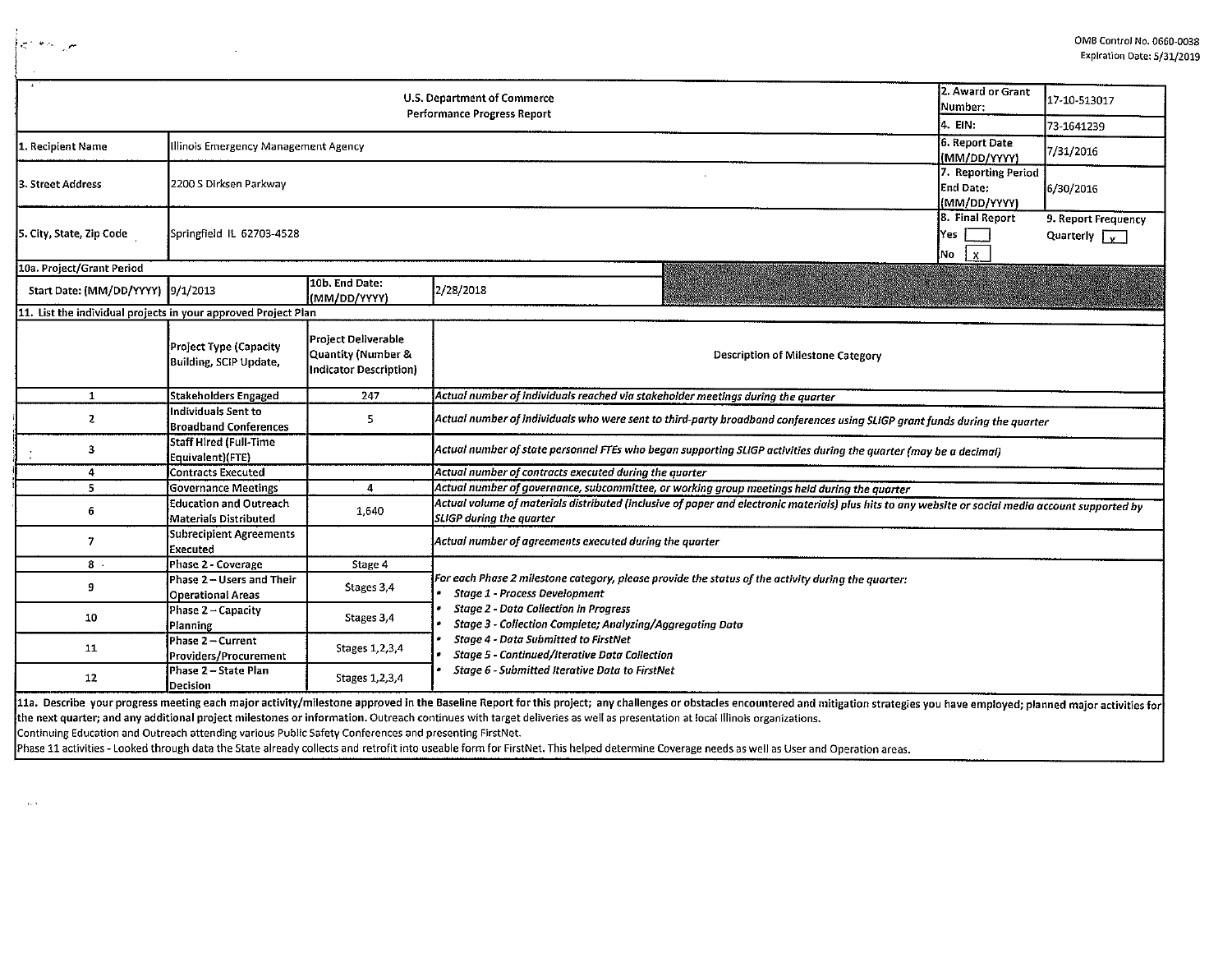Activities April 1-June 30 IL Assoc of Chiefs of Police@ Schaumburg April 22- Presentation for 8 attendees 1.5 hours American Public Works conference@ Peoria May 16- Presentation for 16 attendees 1 hour SPOC Mtg in Mclean, Virginia attended by Joe Galvin, Bill Springer, Chris Kindlespsire and Dan Casey April 12-13 Minnesota Interoperable conference April 25 - Bill Springer did a presentation and sat in on a panel State Information Technology Infrastructure 3 Breakout Sessions@ !LEAS Conference Springfield June 13- 32 attendees 1.25 hours Cyber Security Breakout Session@ ILEAS Conference Springfield June 13 - 55 attendees 1.25 hours FirstNet Breakout Sessions@ ILEAS Conference Springfield June 13 - 36 attendees 1.25 hours ILEAS Conference Springfield General Session June 13 -100 attendees -15 minutes PSCR Broadband Conference -June 2016-1 attendee • Auxiliary Meetings NGA Conference in Boise ID (May) IEMA and ISP meeting in Springfield to discuss NGA (Apr) Listen in on FirstNet Board meeting- Quarterly and met with FirstNet in Chicago to discuss Technology issues (May 25) RECCWG (Regional Emergency Communications Coordinating Work Groups) call - Monthly (Apr, May, June) Monthly Meetings with Region V PSBN (Apr, June) Monthly [LEAS (Illinois Law Enforcement Alarm Systems) Staff meetings (Apr, May, June) • FirstNet Programmatic Update Sessions Monthly (3) Quarterly (1) • Governance Meetings Illinois Terrorism Task Force Public Safety Broadband Task Force Monthly Meetings (Apr, June) Statewide Interoperability Executive Committee (SIEC) Monthly Meetings (Apr, May) • Leadership Meetings Monthly Meetings with State Chief Information Officer & State Technology Officer{ May) Weekly Core Team Project Calls -10 meetings Webinar for SPOC's (quarterly)

11b. If the project team anticipates requesting any changes to the approved Baseline Report in the next quarter, describe those below. Note that any substantive changes to the Baseline Report must be approved by the Depart of Commerce before implementation.

 $\mathcal{L}_{\mathcal{A}}$ 

llc. Provide any other information that would be useful to NTIA as it assesses this project's progress.

• Illinois FirstNet Website http://www.illinois.gov/firstnet is operational and updated

• Mailing Quarterly Illinois FirstNet Newsletters for Stakeholders

• Weekly Staff Meetings with Illinois FirstNet team and Monthly meetings

• L0Cal Outreach is complete and continuing Education and Outreach when requested and presenting at various Public Safety Conferences.

• Prepared detailed responses to the various NTIA Request for Comments as it relates to defining emergency responders for FirstNet.

•The team is fully staffed and delivering all statutory elements as requested by FirstNet and NTIA.

•Preparation, research and preparing for submittal of our Phase II data collection comprised most of our time this quarter. We sucessfully submitted our data to FirstNet.

•Illinois FirstNet has began production of a video featuring various disciplines using FirstNet. This will be an educational tool showing stakeholders how FirstNet will be used.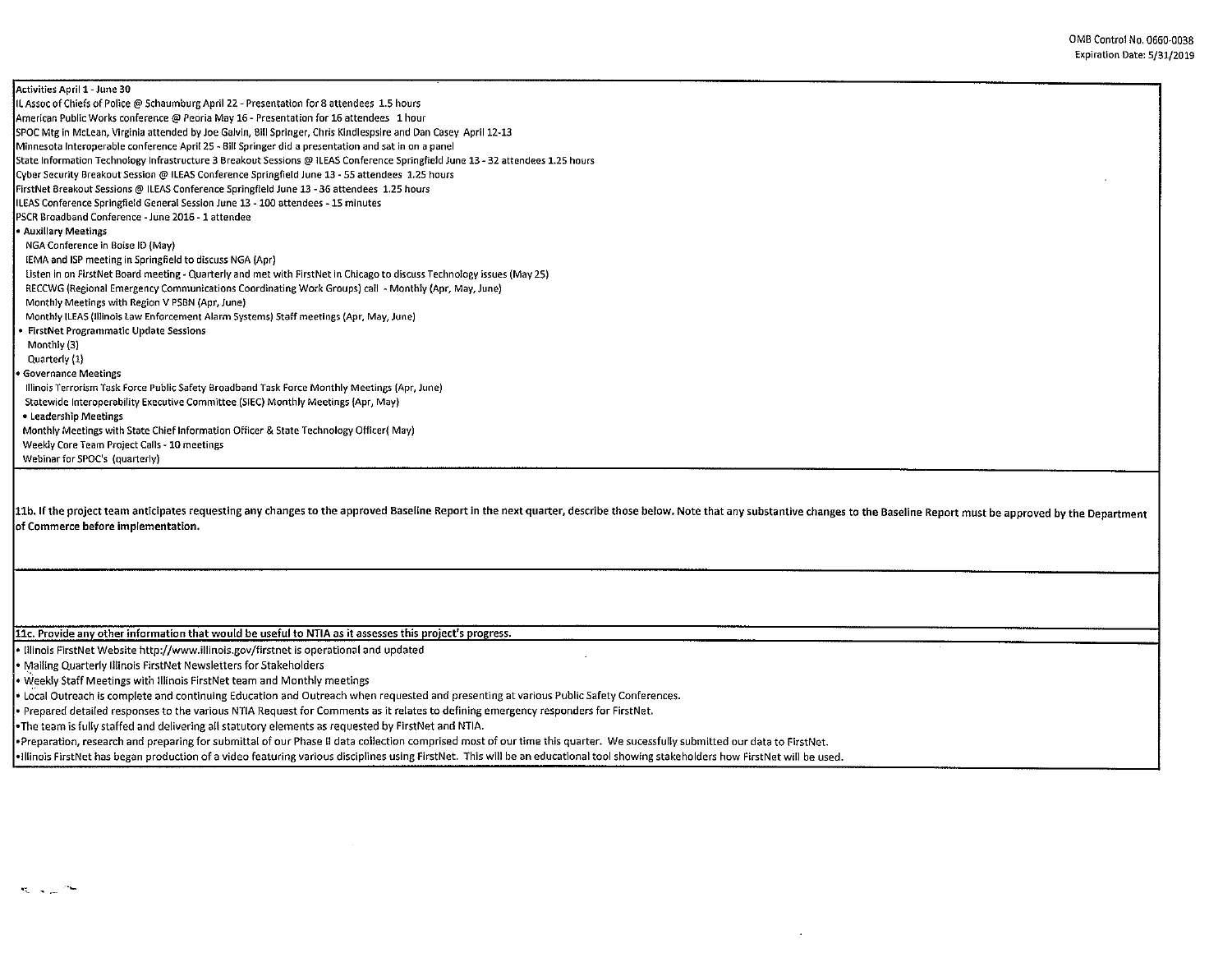| 11d. Describe any success stories or best practices you have identified. Please be as specific as possible.<br>. Engaging with the Electric and Telephone cooperatives continues |                                                                                                                                                                                                                                                                                                                                 |                                                                                                                                                                            |                                 |                      |                   |                   |                 |                                         |                                          |
|----------------------------------------------------------------------------------------------------------------------------------------------------------------------------------|---------------------------------------------------------------------------------------------------------------------------------------------------------------------------------------------------------------------------------------------------------------------------------------------------------------------------------|----------------------------------------------------------------------------------------------------------------------------------------------------------------------------|---------------------------------|----------------------|-------------------|-------------------|-----------------|-----------------------------------------|------------------------------------------|
| Engaging with the IL Universities and Carriers about public/private Partnerships                                                                                                 |                                                                                                                                                                                                                                                                                                                                 |                                                                                                                                                                            |                                 |                      |                   |                   |                 |                                         |                                          |
| · Leadership Support - Engagement with State Leadership[Early on. Monthly Meetings with State CIO and CTO                                                                        |                                                                                                                                                                                                                                                                                                                                 |                                                                                                                                                                            |                                 |                      |                   |                   |                 |                                         |                                          |
| . Our State Project plan has been used by many other States. We have presented our outreach plan on a national level mutiple times.                                              |                                                                                                                                                                                                                                                                                                                                 |                                                                                                                                                                            |                                 |                      |                   |                   |                 |                                         |                                          |
| · Our 120 Members Multi-Discipline/Multi-Jurisdictional stakeholder group meets every month.                                                                                     |                                                                                                                                                                                                                                                                                                                                 |                                                                                                                                                                            |                                 |                      |                   |                   |                 |                                         |                                          |
| 12. Personnel                                                                                                                                                                    |                                                                                                                                                                                                                                                                                                                                 |                                                                                                                                                                            |                                 |                      |                   |                   |                 |                                         |                                          |
| 12a. If the project is not fully staffed, describe how any lack of staffing may impact the project's time line and when the project will be fully staffed.                       |                                                                                                                                                                                                                                                                                                                                 |                                                                                                                                                                            |                                 |                      |                   |                   |                 |                                         |                                          |
|                                                                                                                                                                                  |                                                                                                                                                                                                                                                                                                                                 |                                                                                                                                                                            |                                 |                      |                   |                   |                 |                                         |                                          |
| 12b. Staffing Table - Please include all staff that have contributed time to the project. Please do not remove individuals from this table.<br>Job Title                         | FTE%                                                                                                                                                                                                                                                                                                                            |                                                                                                                                                                            |                                 |                      |                   |                   |                 |                                         |                                          |
| Grant Program Manager-Bob                                                                                                                                                        |                                                                                                                                                                                                                                                                                                                                 | Project (s) Assigned<br>Change<br>Point of Contact for State Administrative Agency (Illinois Emergency Management Agency) and Liaison with National Telecommunications and |                                 |                      |                   |                   |                 |                                         |                                          |
| Evans                                                                                                                                                                            | 75                                                                                                                                                                                                                                                                                                                              | Information Administration (NTIA)                                                                                                                                          |                                 |                      |                   |                   |                 |                                         |                                          |
|                                                                                                                                                                                  |                                                                                                                                                                                                                                                                                                                                 |                                                                                                                                                                            |                                 |                      |                   |                   |                 |                                         |                                          |
|                                                                                                                                                                                  |                                                                                                                                                                                                                                                                                                                                 |                                                                                                                                                                            |                                 |                      |                   |                   |                 |                                         |                                          |
|                                                                                                                                                                                  |                                                                                                                                                                                                                                                                                                                                 |                                                                                                                                                                            |                                 |                      |                   |                   |                 |                                         |                                          |
| 13. Subcontracts (Vendors and/or Subrecipients)                                                                                                                                  |                                                                                                                                                                                                                                                                                                                                 |                                                                                                                                                                            |                                 |                      |                   |                   |                 |                                         |                                          |
| 13a. Subcontracts Table – Include all subcontractors. The totals from this table must equal the "Subcontracts Total" in Question 14f.                                            |                                                                                                                                                                                                                                                                                                                                 |                                                                                                                                                                            |                                 |                      |                   |                   |                 |                                         |                                          |
|                                                                                                                                                                                  |                                                                                                                                                                                                                                                                                                                                 |                                                                                                                                                                            |                                 |                      | Contract          |                   |                 |                                         |                                          |
| Name                                                                                                                                                                             | <b>Subcontract Purpose</b>                                                                                                                                                                                                                                                                                                      |                                                                                                                                                                            | <b>Type</b><br>(Vendor/Subrec.) | RFP/RFQ Issued (Y/N) | Executed<br>(Y/N) | <b>Start Date</b> | <b>End Date</b> | <b>Total Federal Funds</b><br>Allocated | <b>Total Matching Funds</b><br>Allocated |
| Illinois Law Enforcement Alarn<br>System (ILEAS)<br>$\sqrt{2}$<br>$\overline{\mathcal{L}}$<br>法律 一天                                                                              | 80% of SWIC (Joe Galvin) time dedicated to SLIGP,<br>Technical System Architect (Bill Springer), Data<br>Analyst (Dan Meske), Grant and Travel coordinator<br>(Lori Bell) personnel, travel, statewide and regional<br>conferences, meeting expenses, printing, office<br>supplies, technology and<br>management/administration |                                                                                                                                                                            | Sub-recipient                   | Υ                    | Y                 | 9/10/2013         | 2/28/2018       | \$1,373,470.00                          | \$0.00                                   |
|                                                                                                                                                                                  |                                                                                                                                                                                                                                                                                                                                 |                                                                                                                                                                            |                                 |                      |                   |                   |                 |                                         |                                          |
|                                                                                                                                                                                  |                                                                                                                                                                                                                                                                                                                                 |                                                                                                                                                                            |                                 |                      |                   |                   |                 |                                         |                                          |
|                                                                                                                                                                                  |                                                                                                                                                                                                                                                                                                                                 |                                                                                                                                                                            |                                 |                      |                   |                   |                 |                                         |                                          |
| 13b. Describe any challenges encountered with vendors and/or subrecipients.                                                                                                      |                                                                                                                                                                                                                                                                                                                                 |                                                                                                                                                                            |                                 |                      |                   |                   |                 |                                         |                                          |
|                                                                                                                                                                                  |                                                                                                                                                                                                                                                                                                                                 |                                                                                                                                                                            |                                 |                      |                   |                   |                 |                                         |                                          |

None to report this quarter

 $\mathcal{L}^{\text{max}}$  ,  $\mathcal{L}^{\text{max}}$